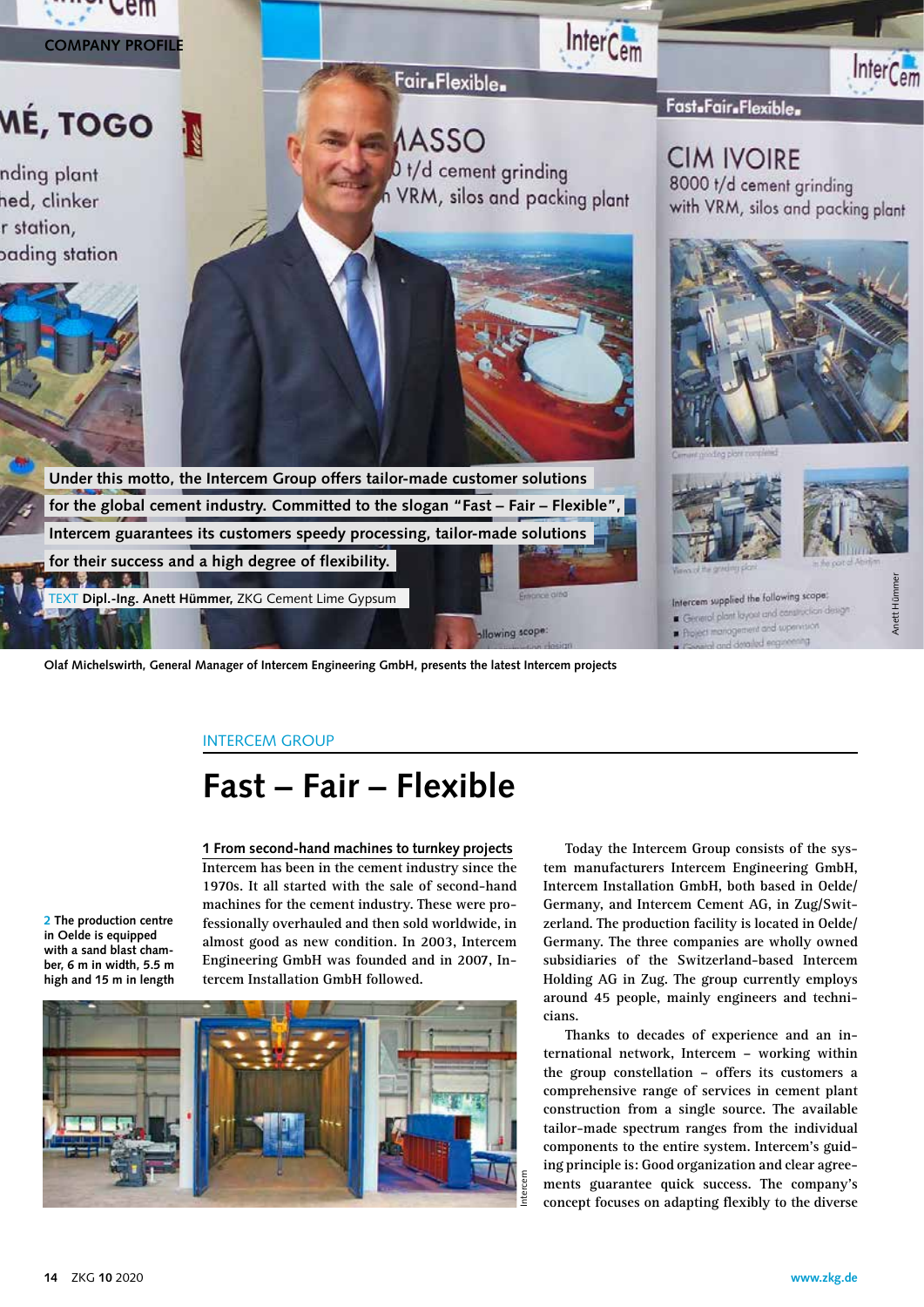### **INTERSEP: ICV AND ICS HIGH-EFFICIENCY SEPARATORS**



Intercem's high-efficiency separators with their optimized separation chamber geometry and optimized flow processes have proven themselves in a wide variety of reference systems. In order to obtain a maintenance-friendly product, the areas exposed to high wear are equipped with highly wear-resistant materials. Operating in direct connection with the ball mill, there is no dedusting of the separator's circulating air fan, which leads to a reduction in the specific energy consumption of the entire grinding system.

Both types of machine separate the material with an extremely low bypass rate and high efficiency. In addition, the compact design of the high- efficiency separator, in conjunction with other system components, allows old separator types to be replaced using the same installation locations. Complicated and costly alterations of existing buildings are no longer necessary.

The high-efficiency separators are manufactured in the production centre at Intercem's Oelde facility. Separator housing parts can optionally also be manufactured by local workshops.

**Upgrade with ICS or ICV high efficiency separator and cyclone separation**

**challenges that arise when working in many different countries. With an export ratio of approx. 80%, the main sales markets are currently in West Africa, France, Sweden, Russia and Germany. Intercem's range of services extends from the dismantling and preparation of machines and systems, through their assembly and transport, to project management, assembly, commissioning and after-sales service. The company not only works with well-known manufacturers and suppliers of machines and components, but has also cooperated closely for many years with globally active logistics and procurement companies.**

### **2 Company philosophy**

**The three companies under the management of Olaf Michelswirth, General Manager Intercem Engineering GmbH, and Marc File, General Manager Intercem Installation GmbH and CEO Intercem Cement AG, work according to their company philosophy: "Presence guarantees speed – tailor-made solutions ensure success – efficiency creates freedom". The individual companies rely on a good exchange of information with each other and with the customer. All departments are networked with one another and the customer has one contact person who looks after the entire project. With this approach, Intercem creates closeness and trust and, above all, ensures rapid progress through direct transfer of information. This direct customer contact is of paramount importance to the Intercem team. At trade fairs and events, company representatives seek direct dialogue and gear communication towards the transfer of information between the Intercem group members, customers and everyone with whom the company comes into contact during the course of work.** 

**For Intercem, the cultural responsibility that results from working in different countries is ex-** **tremely important and cooperation with the local population is always in the foreground.** 

### **3 Optimally equipped**

**At the Oelde location, Intercem has optimal storage and movement areas on premises measuring 10000 m². The production and assembly hall can also handle very large components and individual machines. A 50 t weighbridge enables precise determination of the weight of trucks and containers.** 

technology, the facility is equipped with a sand-**For the manufacturing of own and third-party products in the machinery and plant engineering sector, as well as in the field of materials handling blast chamber, CNC edging and turning machines,** 



#### **The Intercem history from 1973 to today**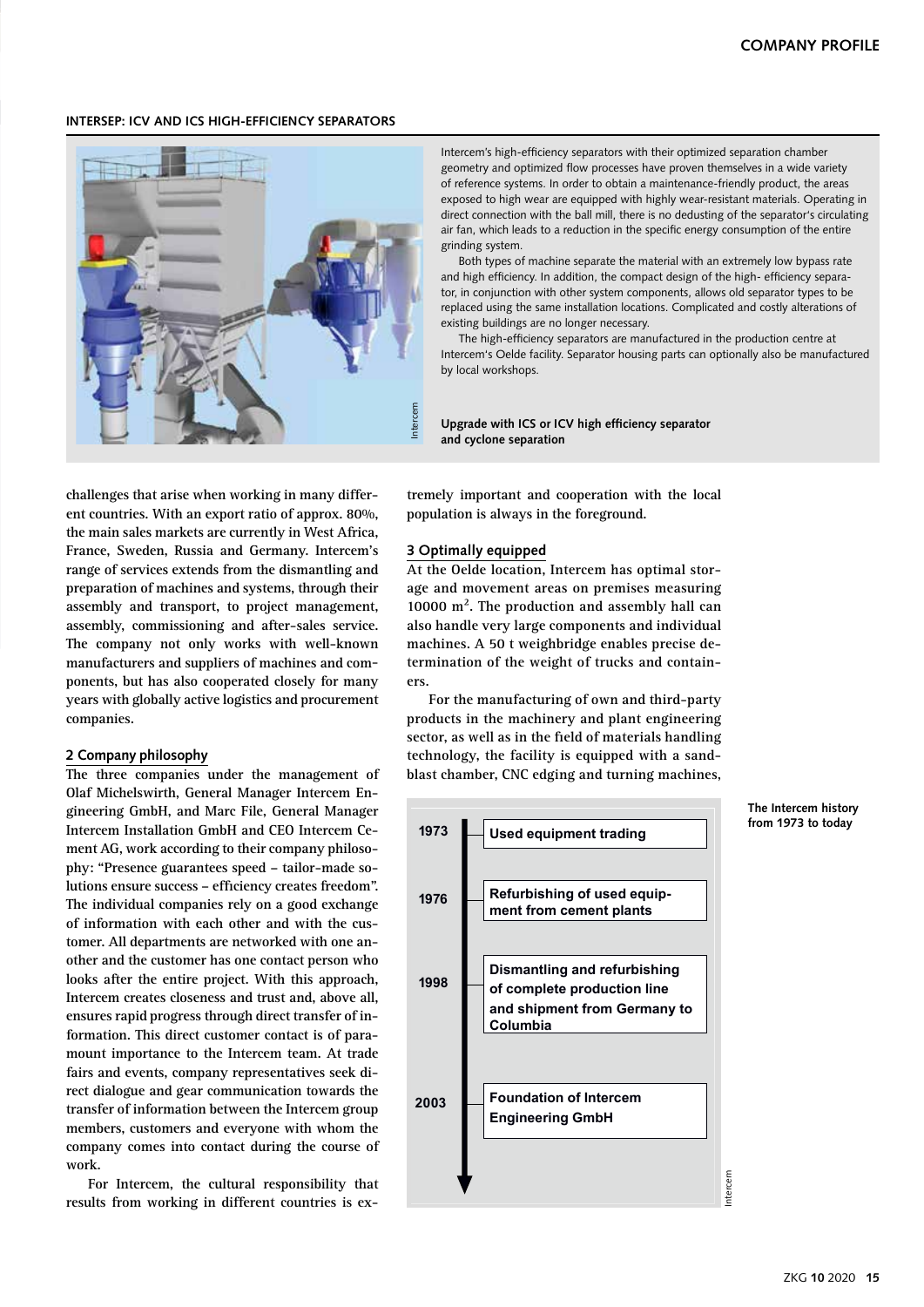

**3 A typical kiln upgrade: Impression of current situation and modification** 



**The intercem office building in Oelde/Germany**

**4 New Intercem Modular System for portable and modular grinding plants**

**roll bending machines, a paint shop and an indoor crane system with a hook load of 32 t.**

**In addition to these installations, Intercem also continuously invests in the latest IT technology in order to be optimally equipped for future developments, such as digitization. In 2018, the office building was extended by an additional floor with spacious and well-equipped rooms, creating optimum working conditions. These are an important prerequisite for success. In addition to the company's familiar atmosphere, its clear structures and its opportunities for further training ensure a good working atmosphere and well-motivated skilled employees.** 

## **4 A wide range of products and services**

**While Intercem's clear focus is on the cement industry, the company has also already optimized the expansion of a port operation. Intercem's main products include grinding plants and systems for pyro processes.** 

**The company delivers tailor-made solutions for operators and investors of cement plants all over the world, starting with the planning and ranging through the detailed engineering, the project man-**

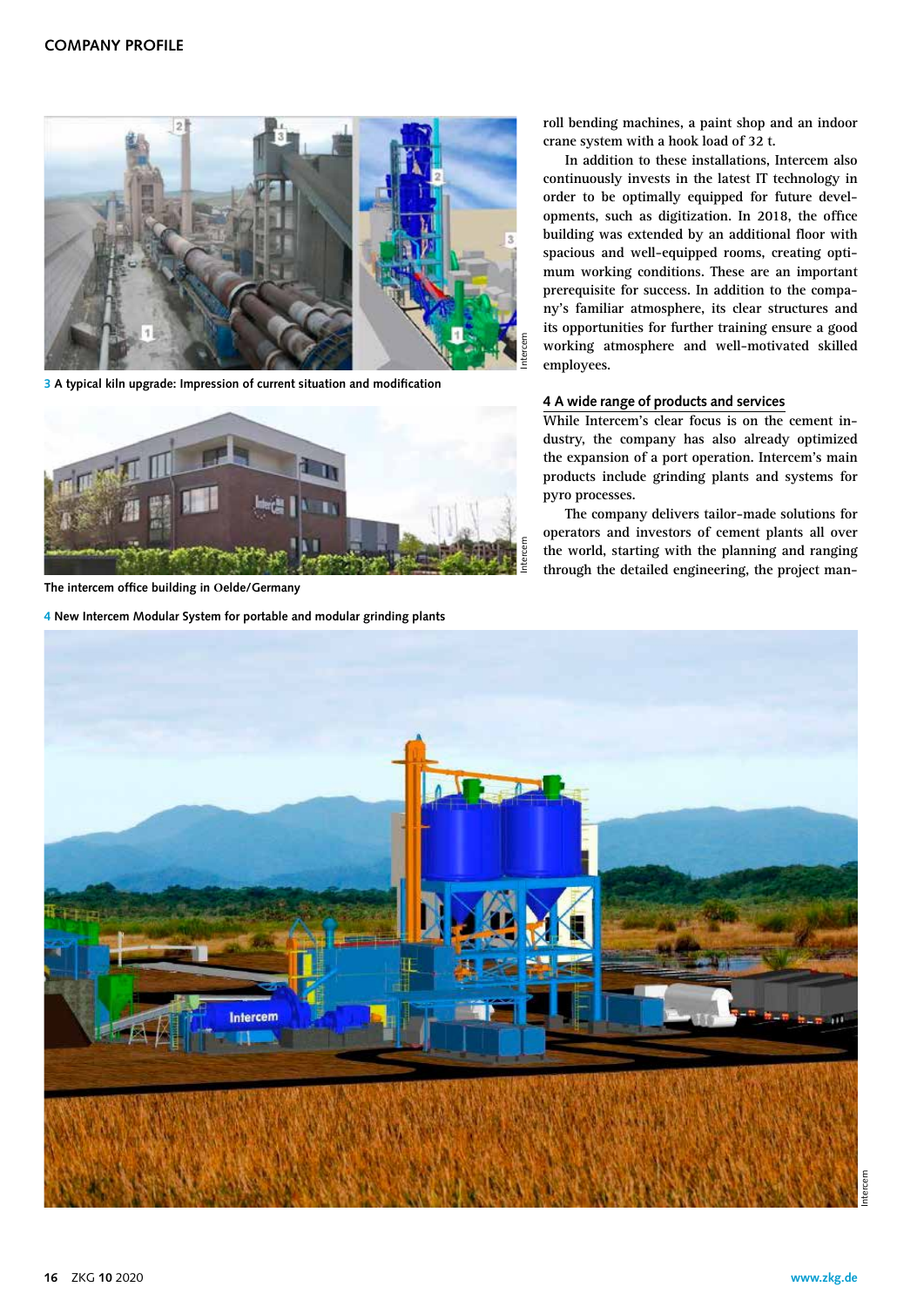

**5 PAN Emirates Cement; Phase 2; Layout, design and commissioning of a complete 2400 t/d cement plant with Semi-Turn-Key delivery of core equipment**

**agement of greenfield projects right up to the conversion and modernization of production plants. Under a 3-level system, both used and modernized products are offered. New solutions are put together incorporating used and new components, or else completely new systems are planned and executed.**

**Intercem is particularly proud of the in-house development of its high-efficiency separators of the latest generation ICV and ICS. These enable energyefficient size classification and are characterized by their flexibility and compactness. A low bypass rate ensures the highest possible degree of separation.**

## <u>Exel topics of energy saving and CO<sub>2</sub> reduction</u>

**Sustainability is one of Intercem's main concerns. The company is, for example, currently working with a customer on a calcined clay project. The addition of calcined clays enables the development of cements that present a low-carbon alternative to Portland cement. The main components of LC3 are clinker, calcined clay, limestone and gypsum. The advantage of this material over clinker is the lower energy requirement of the production process, and**  thus a reduction in CO<sub>2</sub> emissions of approx. 30%. **LC3 can be manufactured with the existing production facility, which leads to only slightly increased investments in the calcining systems. Production costs are reduced due to the lower clinker content and the lower fuel consumption for calcination compared to clinker. The calcination of clay naturally depends on the availability of extensive clay deposits. These are mainly located in the equatorial region, one of Intercem's most important markets.**

## **6 Outlook**

**Intercem sees itself well prepared for the future, thanks to its strengths of flexibility, its decades of experience, a global network and its provision of customer-specific solutions and a tailor-made range of services.** 

**History Milestones The company intends to continuously develop its customer proximity, direct communication and** 

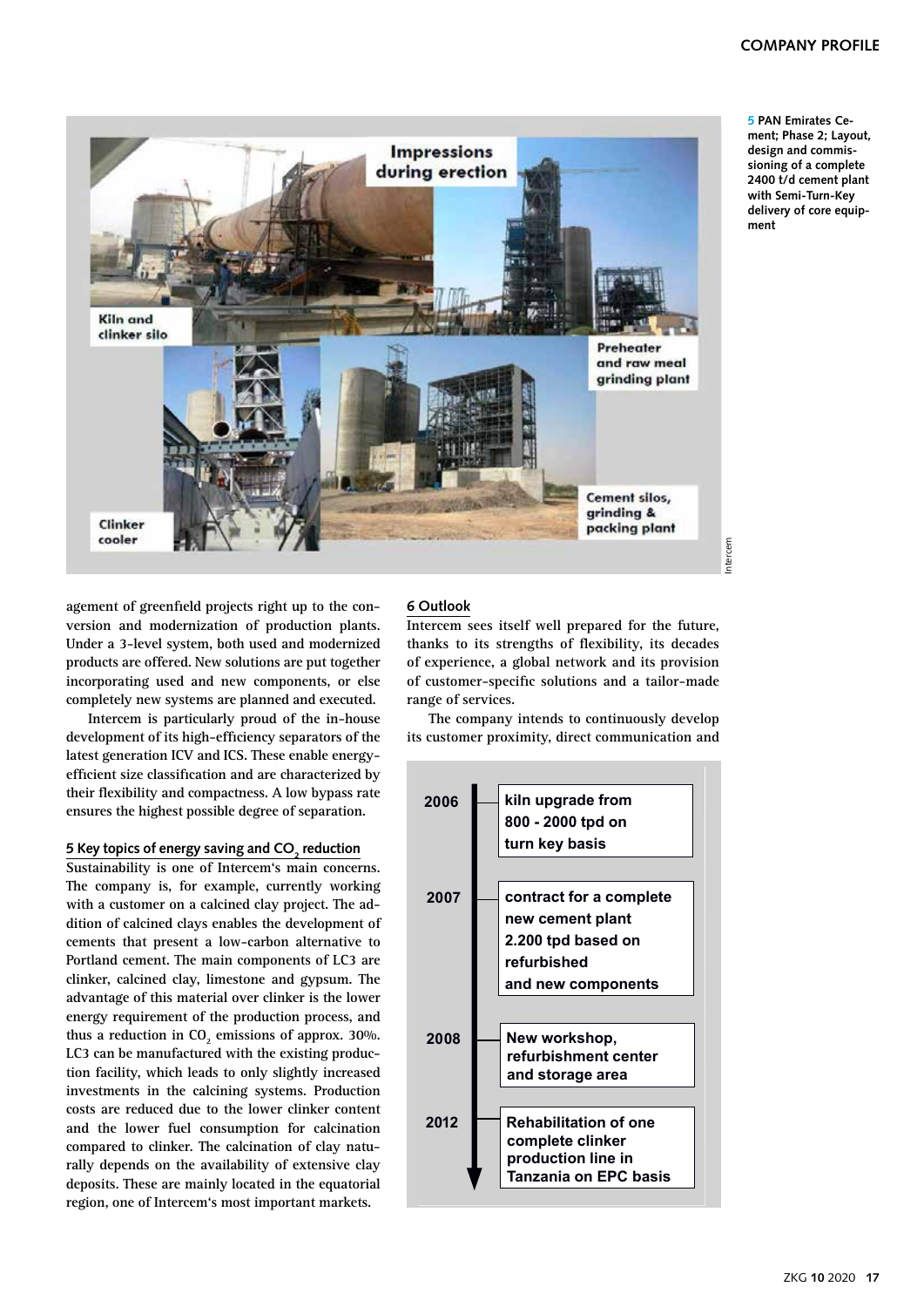## **INOUSSA KANAZOE, PRÉSIDENT DIRECTEUR GÉNÉRAL, CIM METAL GROUP**





**Inoussa Kanazoe, Président Directeur Général, Cim Metal Group**

**Cimco SA Grinding Plant, 360 t/h, located in Lomé/Togo. Contract signed in January 2020**

Our first project together with Intercem was a cement grinding plant with a capacity of approx. 1 million t/a in Ouagadougou/ Burkina Faso. Agreed in 2013, the project implementation took only 13 months.

Intercem supplied a new cement grinding system with a ball mill and high efficiency separator which had originally been supplied to the UAE, but which had never been erected due to the global financial crisis. So Cim Metal Group purchased the plant, which was relocated to Burkina Faso by Intercem, who supplied the engineering, mechanical and electrical equipment and supervision for erection and commissioning.

After the successful collaboration with Intercem for the Cimfaso project, Cim Metal Group decided to expand in West Africa by building a second cement grinding plant in neighbouring Côte d'Ivoire. Due to the good collaboration and experience with Intercem, it was decided to again grant them the contract for this approx. 2.6 million t/a grinding plant with a VRM in the port of Abidjan. The contract was signed in autumn 2015.

Already in March 2016, Cim Metal Group agreed a third contract with Intercem. This time, it involved an approx. 1.8 million t/a cement grinding plant with a VRM in Bobo Dioulasso, Burkina Faso. This plant was commissioned and put into operation in Q3 2018, at the same time as the Abidjan plant in Côte d'Ivoire.

**History Milestones** partner Intercem in the course of our current West African extension master plan. Due to the successful and strong partnership, we as the Cim Metal Group are planning to continue the cooperation with our



**continuous flow of information. Loyal customer relationships have meant that in many cases Intercem has already processed two or more orders for individual customers. Olaf Michelswirth, General Manager of Intercem Engineering GmbH, emphasizes: "We live from our reputation and the long-term and trusting partnership with our customers".**

**The service portfolio offered by Intercem is also an essential factor for success. This means the company is very well prepared for follow-up orders. Whether before or during a project, or upon handover of the delivered plant or systems: the in-house testing technology and expert certification ensure high quality. A maintenance service ensures that the machines go into operation quickly and run smoothly after a project has been completed.**

**In the present difficult corona situation, the company's current agenda includes continuity in business activities, stabilizing its market presence, intensifying collaboration with cooperation partners and expanding its sales network. In the medium and long term, it intends to expand its business activities, increase its product portfolio, become even more efficient and increase its presence in other markets.**

**www.intercem.de**